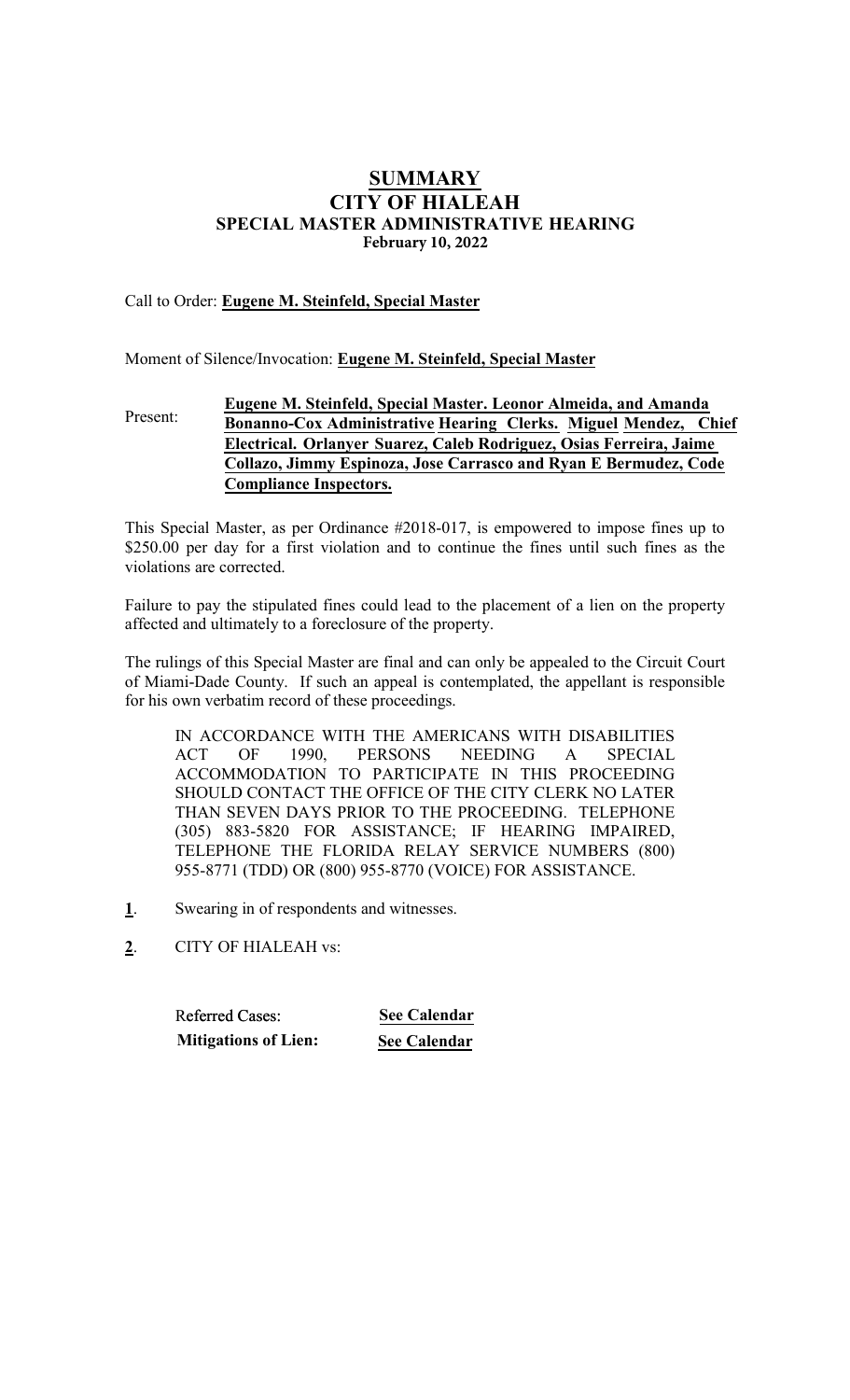## City of Hialeah Special Master Calendar Code Compliance

### Notice of Administrative Hearings for February 10, 2022 starting promptly at 10:00 AM

#### You are hereby commanded to appear for an administrative hearing before the Special Master of the City of Hialeah, Florida on the date and time indicated above at the City of Hialeah Council Chambers on the 3rd Floor at City Hall.

| Hearing Date: 2/10/2022 | Special Master: E. Steinfeld                   | Room: Council Chamber |                      | Hearing Time: 10:00 AM |                       |              |                              |
|-------------------------|------------------------------------------------|-----------------------|----------------------|------------------------|-----------------------|--------------|------------------------------|
|                         |                                                |                       |                      |                        |                       |              | <b>DISPOSITION</b>           |
| <b>Agenda Sec.</b>      |                                                | <b>Referred Cases</b> |                      |                        |                       |              |                              |
| <b>Case Number</b>      | <b>Respondent(s)</b>                           | <b>Case Address</b>   | Code Section (s)     | <b>Civil Penalty</b>   | <b>Requested Date</b> | Inspector(s) | <b>Decision</b><br>Adm. Cost |
| 2019-02060              | Yerandis Leal                                  | 240 W 28 St           | $8 - 11$             | \$100                  |                       | J. Carrasco  | \$150                        |
| 2021-03283              | JRS Hialeah LLC                                | 3640 Palm Ave         | 105.1                | \$250                  |                       | J. Carrasco  | \$150                        |
| 2021-02737              | David Wolis TRS, David A Wolis Revocable Trust | 4550-70 E 10 Ct       | $8 - 11$             | \$100                  |                       | J. Carrasco  | \$150                        |
| 2021-03840              | Lago Grande Four Condominiums Association Inc  | 04-2034-041-0001      | $17-25(2), 17-28(1)$ | \$250                  |                       | J. Collazo   | \$150                        |
| 2021-01323              | Marbella Plaza LLC, Mario Ferro, Elena Ferro   | 7200 W 24 Ave         | 105.1                | \$250                  |                       | J. Collazo   | \$150                        |
| 2021-02936              | Israel & Edilia Baez Trs                       | 805 W 30 St           | $8 - 11$             | \$100                  |                       | J. Collazo   | \$150                        |
| 2018-05638              | The International Condominium, Inc             | 6780 W 2 Ct           | $8 - 11$             | \$100                  |                       | C. Rodriguez | \$150                        |
| 2021-02578              | Nancy Perez, Ofelia Perez, Ines P Bleakley     | 1351 Palm Ave         | $8 - 11$             | \$100                  |                       | C. Rodriguez | \$150                        |
| 2021-02577              | Westland Mall LLC                              | 1675 W 49 St          | $8 - 11$             | \$100                  |                       | C. Rodriguez | \$150                        |
| 2019-01294              | Future Properties Group, Inc                   | 3760 Hialeah Dr       | $8 - 11$             | \$100                  |                       | C. Rodriguez | \$150                        |
| 2021-03602              | Villa Monreal Condominium Association Inc      | 1685 W 42 St          | $82-91(a)$           | \$100                  |                       | J. Espinoza  | \$150                        |
| 2019-02072              | Aith USA LLC                                   | 1375 W 49 St          | $8 - 11$             | \$100                  |                       | J. Espinoza  | \$150                        |
| 2018-05848              | Citrus Health Network Inc                      | 545 W 51 Pl           | $8 - 11$             | \$100                  |                       | J. Espinoza  | \$150                        |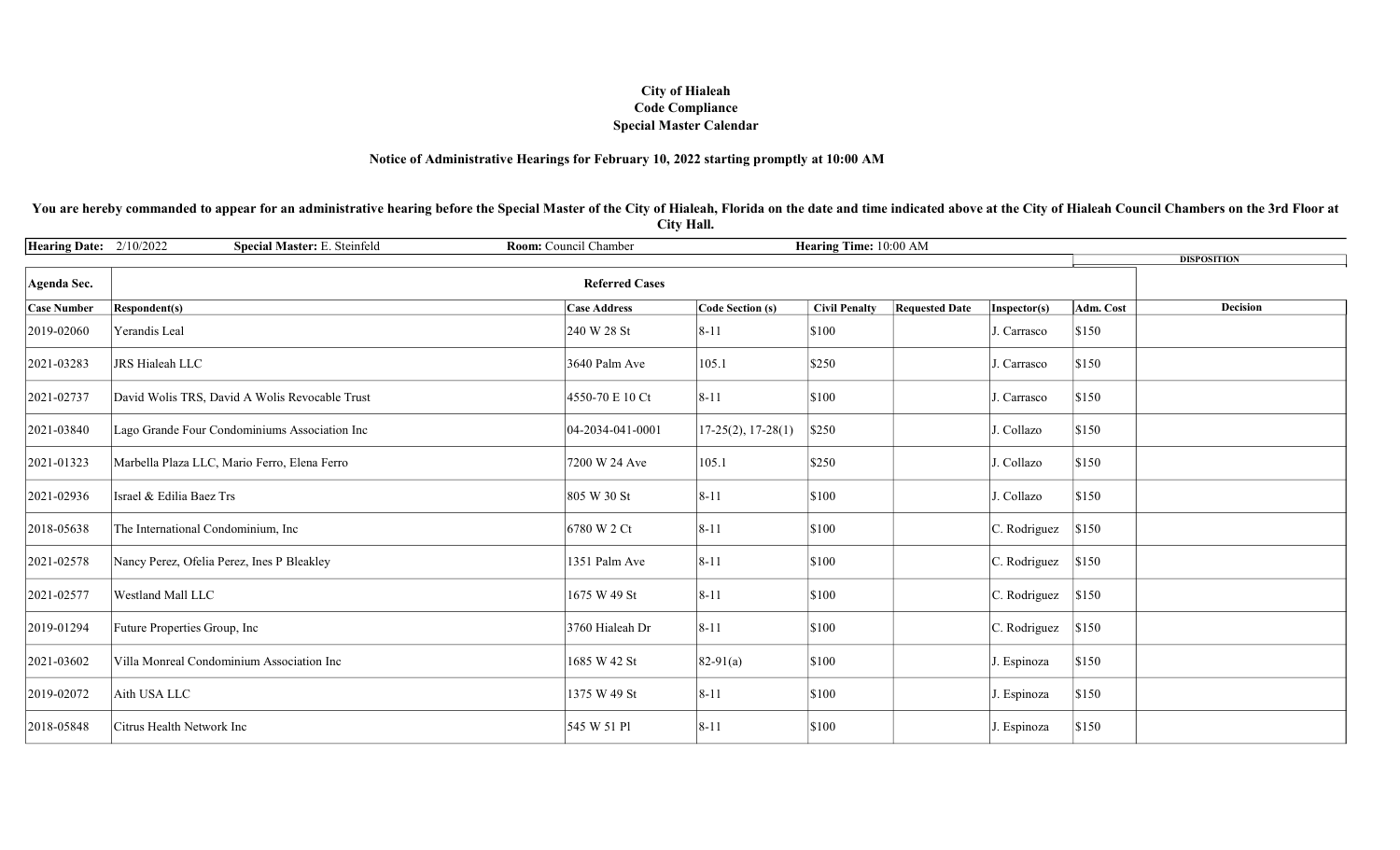## City of Hialeah Special Master Calendar Code Compliance

## Notice of Administrative Hearings for February 10, 2022 starting promptly at 10:00 AM

You are hereby commanded to appear for an administrative hearing before the Special Master of the City of Hialeah, Florida on the date and time indicated above at the City of Hialeah Council Chambers on the 3rd Floor at City Hall.

| <b>Hearing Date:</b> | 2/10/2022<br>Special Master: E. Steinfeld                                                 | Room: Council Chamber          |                         | Hearing Time: 10:00 AM |                       |              |           |          |
|----------------------|-------------------------------------------------------------------------------------------|--------------------------------|-------------------------|------------------------|-----------------------|--------------|-----------|----------|
| 2021-02820           | New Mt Zion Human Services Inc                                                            | 2255 W 4 Ct                    | $8 - 11$                | \$100                  |                       | R. Bermudez  | \$150     |          |
| 2019-04756           | Pearl J Kulczynsky LE & REM Robynne Kulczynski & Karen                                    | 995 E 52 St                    | $8 - 11$                | \$100                  |                       | O. Ferreira  | \$150     |          |
| 2021-02912           | Gisela Inc                                                                                | 1456 W 29 St                   | $8 - 11$                | \$100                  |                       | O. Ferreira  | \$150     |          |
| 2021-02916           | Brian Holland, Karen Holland, Alita Holland, 395 Hialeah LLC                              | 395 E 10 Ave                   | $8 - 11$                | \$100                  |                       | O. Ferreira  | \$150     |          |
| 2021-02520           | Roberto LuisPalenzuela TRS, Juana Julia Palenzuela Rev Trust, Luis Alberto Palenzuela TRS | 4733 E 11 Ave                  | $8 - 11$                | \$100                  |                       | O. Suarez    | \$150     |          |
| 2018-05580           | Leah Holdings LLC                                                                         | 755 W 28 St                    | $8 - 11$                | \$100                  |                       | O. Suarez    | \$150     |          |
| 2019-02761           | Artivest Inc                                                                              | 1880-90 Palm Ave               | $8 - 11$                | \$100                  |                       | O. Suarez    | \$150     |          |
|                      |                                                                                           |                                |                         |                        |                       |              |           |          |
| <b>Hearing Date:</b> | Special Master: E. Steinfeld<br>2/10/2022                                                 | Room: Council Chamber          |                         | Hearing Time: 11:00 AM |                       |              |           |          |
| Agenda Sec.          |                                                                                           | <b>Mitigation of Fees/Lien</b> |                         |                        |                       |              |           |          |
| <b>Case Number</b>   | <b>Respondent(s)</b>                                                                      | <b>Case Address</b>            | <b>Code Section (s)</b> | <b>Civil Penalty</b>   | <b>Requested Date</b> | Inspector(s) | Adm. Cost | Decision |
| 2018-03109           | Agatas LLC                                                                                | 511 SE 2 St                    | 78-32                   | \$100                  |                       | R. Bermudez  | \$150     |          |
| 2018-03110           | Agatas LLC                                                                                | 511 SE 2 St                    | 98-2206                 | \$250                  |                       | R. Bermudez  | \$150     |          |
| 2019-03581           | Agatas LLC                                                                                | 511 SE 2 St                    | 78-31, 78-34            | \$100                  |                       | E. Perez     | \$150     |          |